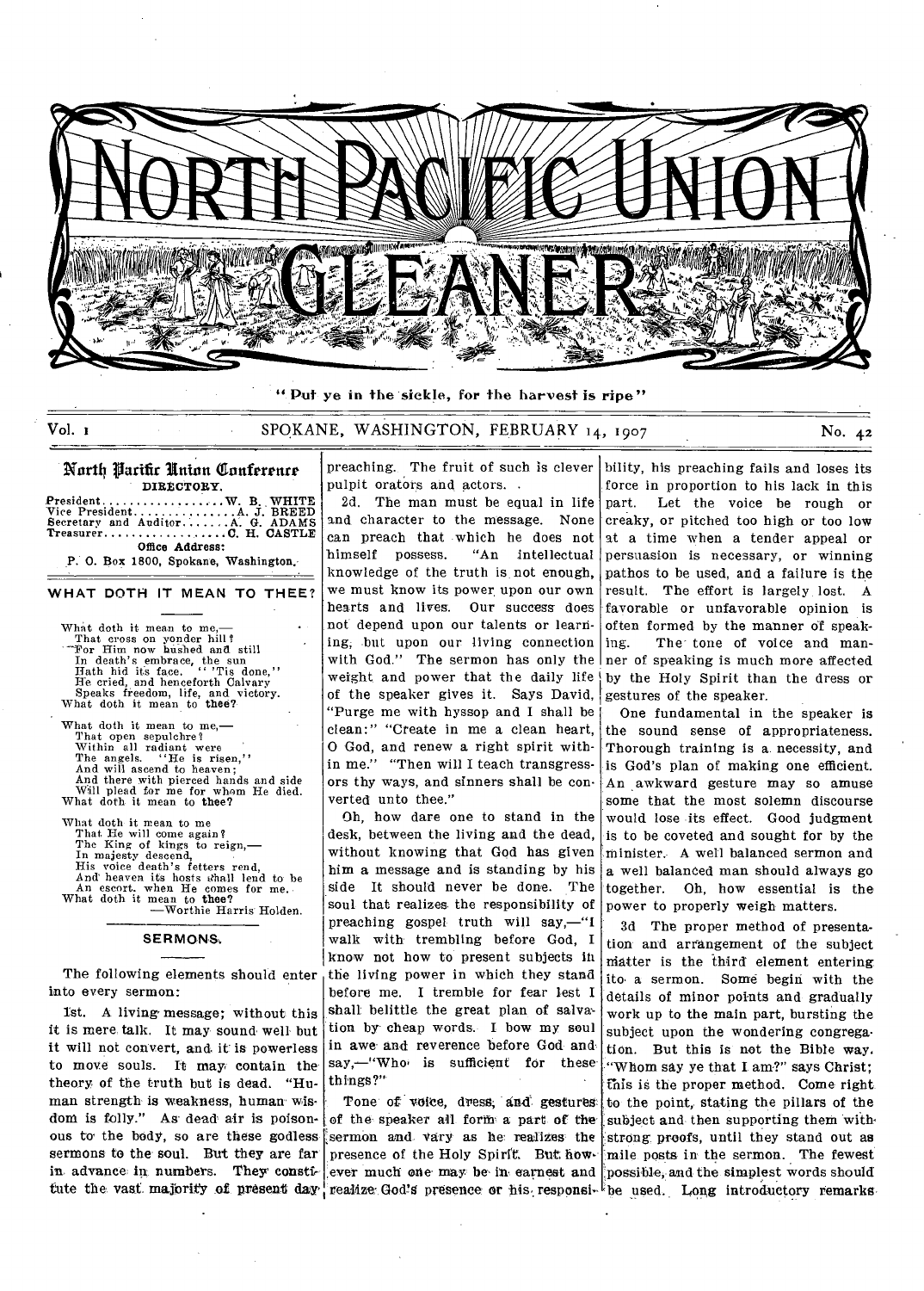# **2 . NORTH PACIFIC UNION GLEANER**

and apologies should he entirely dispensed' with, as they destroy, the force of the sermon and weary •the audience. Always close at the highest point of interest. If the golden moment passes the victory may be lost. Forty minutes to one hour is usually long enough. Special occasions or special subjects may call for a longer discourse, but more often for beginners it should be shorter.

4th. Illustrations are an important and powerful element in many sermons. By the illustration the attention is arrested and held while the truth is presented, but nothing cheap should be used—only those of an elevated and noble character. Not only do such illustrations hold the attention, but they often fasten the point in the mind. The Savior used striking illustrations in most of his sermons. The Prodigal Son, illustrating the course of a loving and pitiful father toward a wayward and repentant child; The Lost Sheep, illustrating the intense and heroic sacrifice of a shepherd to regain a straying lamb, are among the most forcible examples.

Life and energy are vital to the successful sermon. One definition of eloquence is:—"Logic set on fire." In the drama, through the living energy of the actor, things that are not true are made to•appear real and life-like, thus Causing a profound and lasting impression. How much more then, should the important truths of the Bible be made impressive. Let us who are called to present life saving truth act as though we believe what we are presenting. Let the slow lazy speaker cut the 'length of his sermon in two twice, in -order that an impression may be left. Not a few have the habit of conually smiling while the solemn truths are presented. This may be pleasing to the hearers, but could not convict. ELDER E. L. STEWART. ÷

### **PETER AND JOHN.**

 $\epsilon$  of  $\epsilon = \pm \pi$ rith as

"Now Peter and John went up together-into the temple at the' hour of prayer, being the ninth hour."

Peter' and John.' Two men engaged in'the same great work, but how opposite in character and temperament. One quiet and meek; the other quick, rash, and impetuous. "One had faithfully fol-

Jesus loved, the other in trial and test had followed him "afar off" and afterward denied him with swearing and curses. John well knew the course Peter had taken. All those events of the past few days, weeks and months, were fresh in their minds yet, and John had not forgotten how Peter had forsaken the dear Master just at the time .when he was most in need of human 'sympathy. Isn't it a wonder he had any confiderice whatever in Peter? Why didn't. he say, "well I don't know about him; he has made some had breaks, he has proven himself unfaithful and I don't know whether I can trust him or not. Before I associate very closely with him he will have to prove himself." Why didn't John reason thus, and why did he not hold the unfaithful Peter at arms length, for a while, till he had restored confidence, and proven himself true and faithful?

But he did no such thing, for here the two are together going up into the temple to pray, to seek the living God,' evidently with no variance in their hearts toward each other, but walking together in perfect love and confidence, as fellow laborers should.

What is the secret of all this, that such opposite natures can be blended so perfectly into one, that mistakes and faults in each other can be overlooked, and the two work unitedly with the power of God attending their la. hors? Well, the secret lies in the fact that those two men, as they were that day going up together into the temple, were on the right side of Pentecost. Before that glorious day when they were so completely filled with the Spirit, things were different. There was strife and contention, variance, and ill feelings toward each other; but now how changed was their feelings and attitude. They had surrendered all those evil things completely during the ten days while they tarried at Jerusalem, before the day of. Pentecost, and now they'were enjoying pentecostal power in their experiences and labor. All differences had now vanished, all ill will had been surrendered, all: peculiarities in disposition were overlooked,' hearts were united as one, and the 'power of God mightily attended:their, work.

What-a'blessed' thing to be on the

pentecostal experience sets things right. What wonderful power it has to unite hearts, blend lives, and make people true Christians. May this power and experience be ours to enjoy each day, for surely we need it in our work in these closing days of earth's history.

W. B. WHITE.

#### **OUR MISSIONARY CAMPAIGN.**

In the time of war a campaign consists of a series of military movements directed toward some objective point: Carrying out the idea, our missionary campaign consists of a series of missionary movements directed toward' some objective point. In order to do a definite work, we must have a definite purpose in view.

Realizing the importance of this fact, the men who have been chosen: of God to 'lead Out in the general work have given careful and prayerful consideration to this matter, and as a result a definite line of work has been formulated. Here is the plan of campaign as outlined by the leading brethren in the work:

### Home Missionary Program.

1. Placing the Review in every Sabbath-keeping. home.

2. The liberal circulation of mes sage-filled tracts.

3. A more general use of our missionary periodicals, the Signs of the Times, Watchman, and Life and Health—a small club by each isolated member and a large club by each church and company.

4. The development of interest thus created by the sale of forty-per-cent books, "Christ's Object Lessons" and "Ministry of Healing."

5. All these lines of work to be followed by Bible readings, cottage meetings, missionary correspondence,  $etc.$   $\rightarrow$   $\rightarrow$   $\rightarrow$   $\rightarrow$ 

lowed the Master, and was one whom right side of Pentecost. How soon a nor inquire as :to .the feasibility of By a careful study of this outline I think it will seem clear to all that this campaign has been so wisely planned as to furnish every believer in this message—man, woman or child—with some work to do. When the military: general plans his campaign, the sub-' ordinate officers receive the plans and unitedly they are put in execution.: The soldiers receive the order, "Forward, march!". They do not hesitate;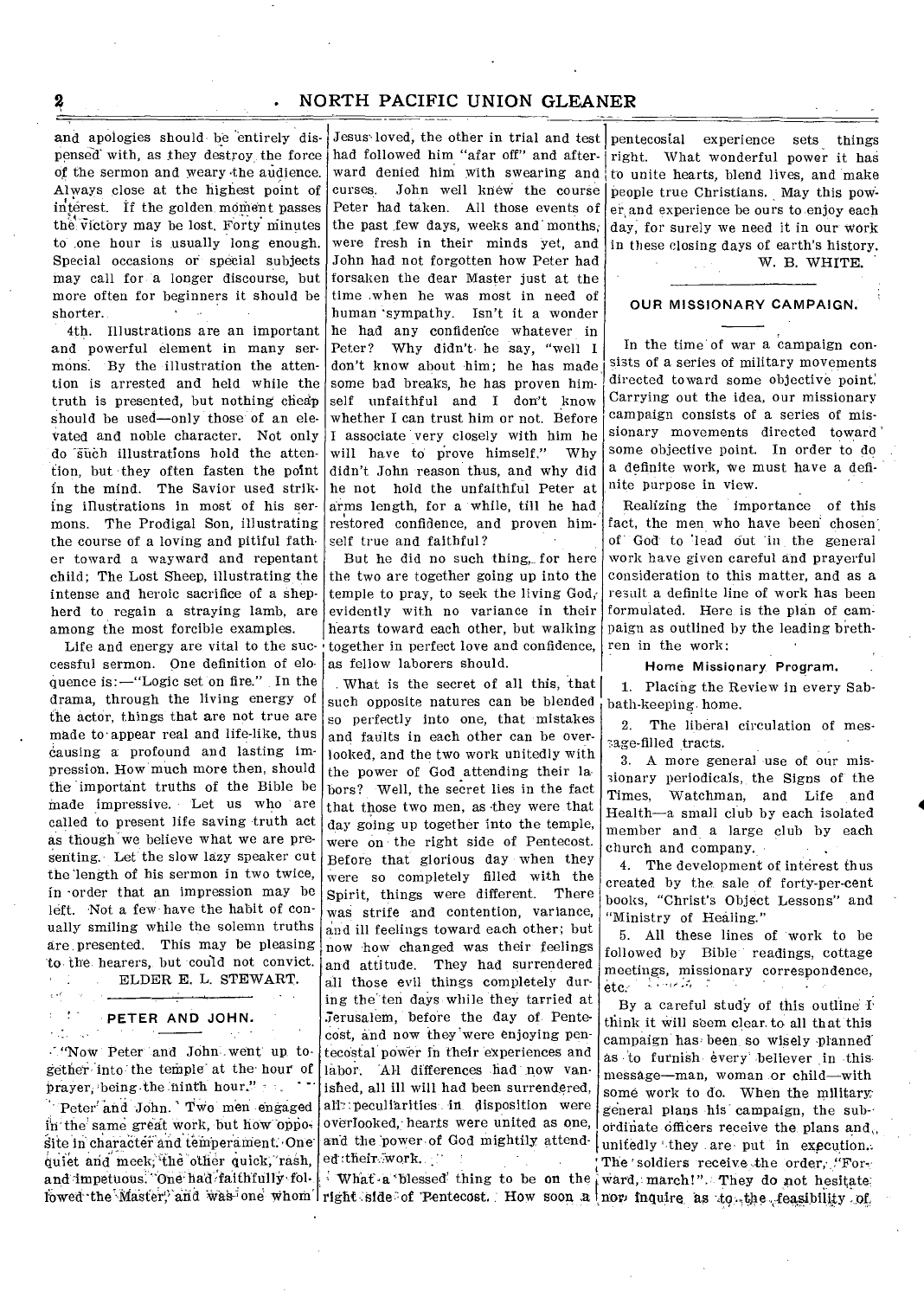the plan—they obey orders, and the work goes forward.-

The General at the head of this missionary •campaign never makes a mistake, and His subordinates are guided by His spirit. 'His plans are wise, logical and easily executed. Willing and united action should always characterize every missionary soldier. Please notice the 'logical arrangement of this outline.''Unless the first three sections are carried into effect, the success of sections four and five will never be realized.

'Now, let me ask you, church elders and tract' society secretaries, what have you been doing and what are you dcing toward placing the Review and Herald in every Sabbath-keeping home?' If'that has already been accomplished in your church, kindly report it to the Gleaner. For some time space has been reserved for such reports. Thus far only three churches have reported. We feel sure others are entitled to a place in this list. With a little systematic and painstaking effort no doubt every church in the North Pacific Union Conference would soon find its place in the list. Who will be the first to send in a report?

Are message-filled tracts receiving a liberal distribution in your neighborhood? Is the circulation of the Signs of the Times and Life and Health increasing in your immediate vicinity? Readers of the Gleaner take hold of this work with vigor. Send us reports of your work and we will gladly publish the same, realizing that it will prove a source of encouragement to some one else who is -engaged in the same good work.

How • glad every believer of this truth ought to be, that in this missionary campaign wise provision has been made for all to have a' part 'in the work, and consequently a part in the blessing that attends the gospel, work. A. G. ADAMS.

## **GOOD NEWS.**

 $\mathcal{C}^{\text{max}}_{\text{max}}$ 

 $\sim 10^{-1}$ 

The Signs 'of the' Times subscription list is rapidly increasing. Each succeeding Week finds the list perceptibly nearing the 100,000 mark.<sup> $n'$ </sup>

We feel sure our readers will be encouraged by the following record:

| Increase Over Week Before. |
|----------------------------|
|                            |
|                            |
| Nov. 21, 1906 1054         |
|                            |
| Dec. 5, 1906 636           |
|                            |
| Dec. 19 and 26, 1906 601   |
|                            |

Total 4553 Is it not a source of great encour $a$ gement,  $a$ s we study the above record, to think that in the space of two months 4553 more persons have the ;privilege of reading the Signs each week? What a.far-reaching influence ;for good is thus. exerted!

What part has the North Pacific 'Union Conference taken in making the above record possible? We will tell you. **Service** 

November 1, 1906, there were 46 clubs of Signs being sent to our Union Conference, aggregating 586 copies. .January 1, 1907, the number of clubs had, increased to 81, and the total number of copies to 1152.

Just how much more has been done we are not prepared at this time to state, as we have no data furnished us as to single subscriptions.

couraging, still we should not feel satisfied. It is only a beginning. Let 100,000 circulation be our watchword. Press the battle to the gates. Let the say "I am strong." weak Notwithstanding all this is very en-

## WESTERN OREGON

 $\mathbf{z}$  , and  $\mathbf{z}$  , and

#### **TILLAMOOK, ORE.**

Dear Brothers and Sisters of the Gleaner Family: Over a month has passed since our good and profitable institute was held-at Newberg. At that time, we, as workers, agreed to be more faithful in reporting to the Gleaner. Since then I have anxiously watched for reports from Western Oregon, but I have been somewhat disappointed, as you, no doubt, have been. One brother has favored us with two reports but where are the '"nine?" I will wait no longer to hear from others but will Write with regard to the work in this part of the Lord's' vineyard.

Last October I began holding meetings in two school houses. One of them thirteen and the other seventeen miles from Tillamook city. The houses were that you may not miss a copy.

well filled each Sunday and the people wanted me to conduct Sunday school at each place. Schools were organized at once and for literature to use, I recommended our Lesson Quarterlies, Youth's Instructor, and Little Friend. As a result twelve Lesson Quarterlies, thirteen Youth's Instructors, and fifteen Little Friends are now being used at these places. The lessons have been studied with interest and profit. At the two places there is an average of about fifty people who meet each week and listen to the truths for this time. This is in a long narrow valley and where the people cannot meet at night so the only time that I can get them together is on Sunday.

• Just before the holidays I presented to the people some of our books containing present truth, and with no effort on my part about \$10 worth were ordered; and they are being read and loaned to one another to read.

It is impossible at present to say what the result of this work will be. But from all appearences in a few weeks, at least, our Sunday schools will become Sabbath schools and I trust with as many members as we have at present. To God be all the praise.

I am now presenting the testing truths and by the time this report reaches you these people will be deciding for or against the truth. Pray that they may make the right decision.

This is a report of only one part of my field of labor. But it is a part that is sometimes rather hard to reach. In order to fill my appointments I have had to drive through water that came into my buggy seat, then the roads became so bad that I had to get a saddle and go on horse-back.

At some future time I will write with regard to the work being done in Tillamook, city and the immediate vicinity. But I shall continue to look . for reports from Western Oregon. Trusting that God will abundantly bless His work and workers, I remain,

Yours in the Master's service, C. L. BUTTERFIELD.

A blue pencil mark here indicates that your subscription has expired. Be sure to renew promptly in order